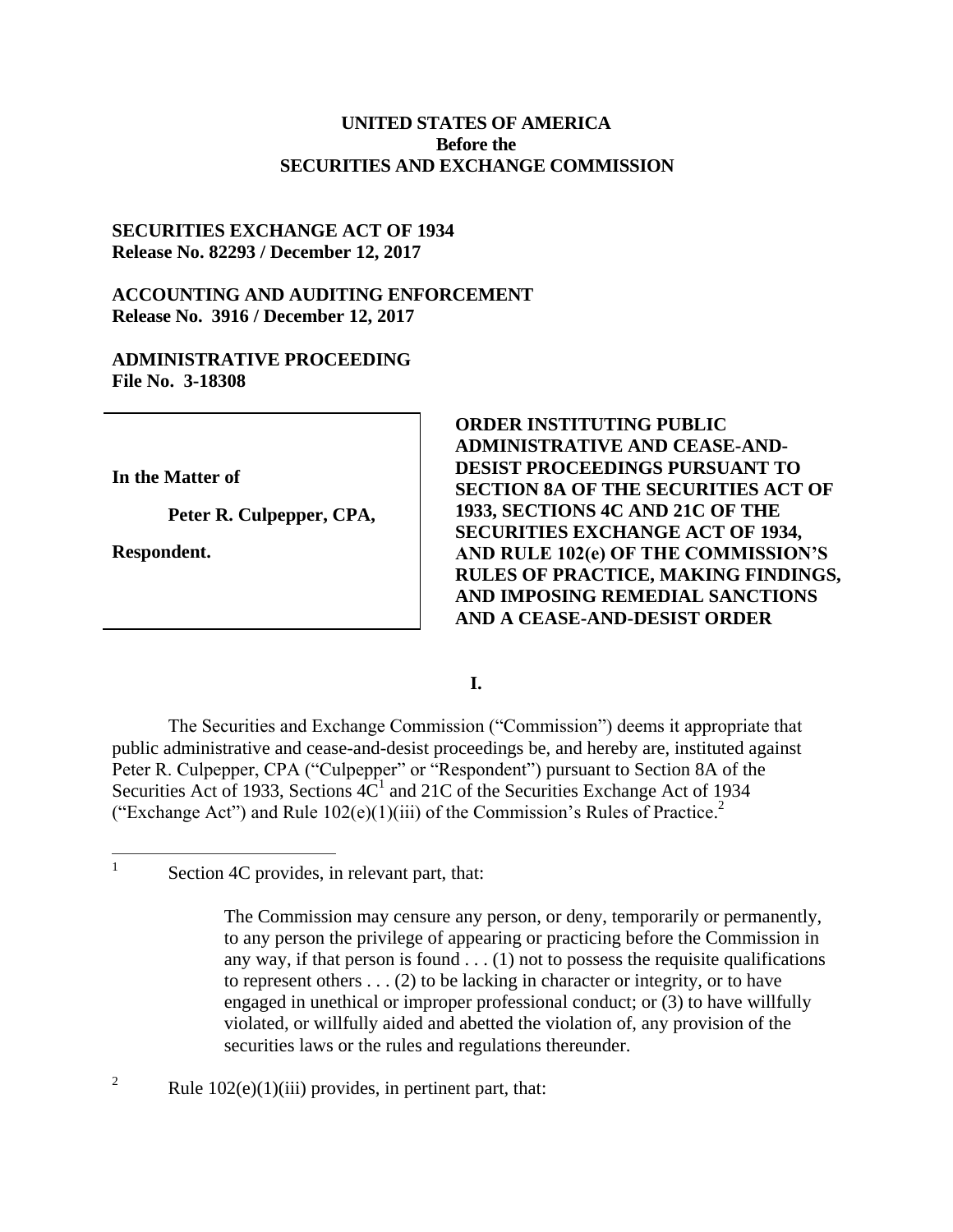In anticipation of the institution of these proceedings, Respondent has submitted an Offer of Settlement (the "Offer") which the Commission has determined to accept. Solely for the purpose of these proceedings and any other proceedings brought by or on behalf of the Commission, or to which the Commission is a party, and without admitting or denying the findings herein, except as to the Commission's jurisdiction over him and the subject matter of these proceedings, which are admitted, and except as provided herein in Section V, Respondent consents to the entry of this Order Instituting Public Administrative and Cease-and-Desist Proceedings Pursuant to Section 8A of the Securities Act of 1933, Section 4C and 21C of the Securities Exchange Act of 1934, and Rule 102(e) of the Commission's Rules of Practice, Making Findings, and Imposing Remedial Sanctions and a Cease-and-Desist ("Order"), as set forth below.

## **III.**

On the basis of this Order and Respondent's Offer, the Commission finds<sup>3</sup> that:

# **A. SUMMARY**

 $\overline{a}$ 

1. From at least 2011 to early 2016, Provectus paid its then-Chief Executive Officer ("CEO") H. Craig Dees approximately \$3.2 million in purported business travel advances and expense reimbursements that Dees fraudulently obtained and used for his personal benefit. Dees submitted false cash advance requests and expense reports that contained limited details of the claimed business trips and little, no, or fabricated supporting documentation. In addition, from at least 2013 to 2015, Provectus paid its then-Chief Financial Officer ("CFO"), Respondent Peter Culpepper, \$199,194 in perquisites and payments for business travel that Culpepper used for unauthorized and/or personal expenses.

2. Provectus' insufficient internal accounting controls contributed to and failed to detect these improper and unauthorized payments, which were not accurately recorded in the company's books and records. As a result, Provectus' annual reports and definitive proxy statements materially understated the compensation paid to Dees and Culpepper in the form of personal benefits and perquisites. In addition, Provectus' annual reports stated that Provectus' internal control over financial reporting was effective, when it was not. These annual reports and proxy statements were incorporated by reference in registration statements offering shares of Provectus' common stock.

> The Commission may . . . deny, temporarily or permanently, the privilege of appearing or practicing before it . . . to any person who is found…to have willfully violated, or willfully aided and abetted the violation of any provision of the Federal securities laws or the rules and regulations thereunder.

3 The findings herein are made pursuant to Respondent's Offer of Settlement and are not binding on any other person or entity in this or any other proceeding.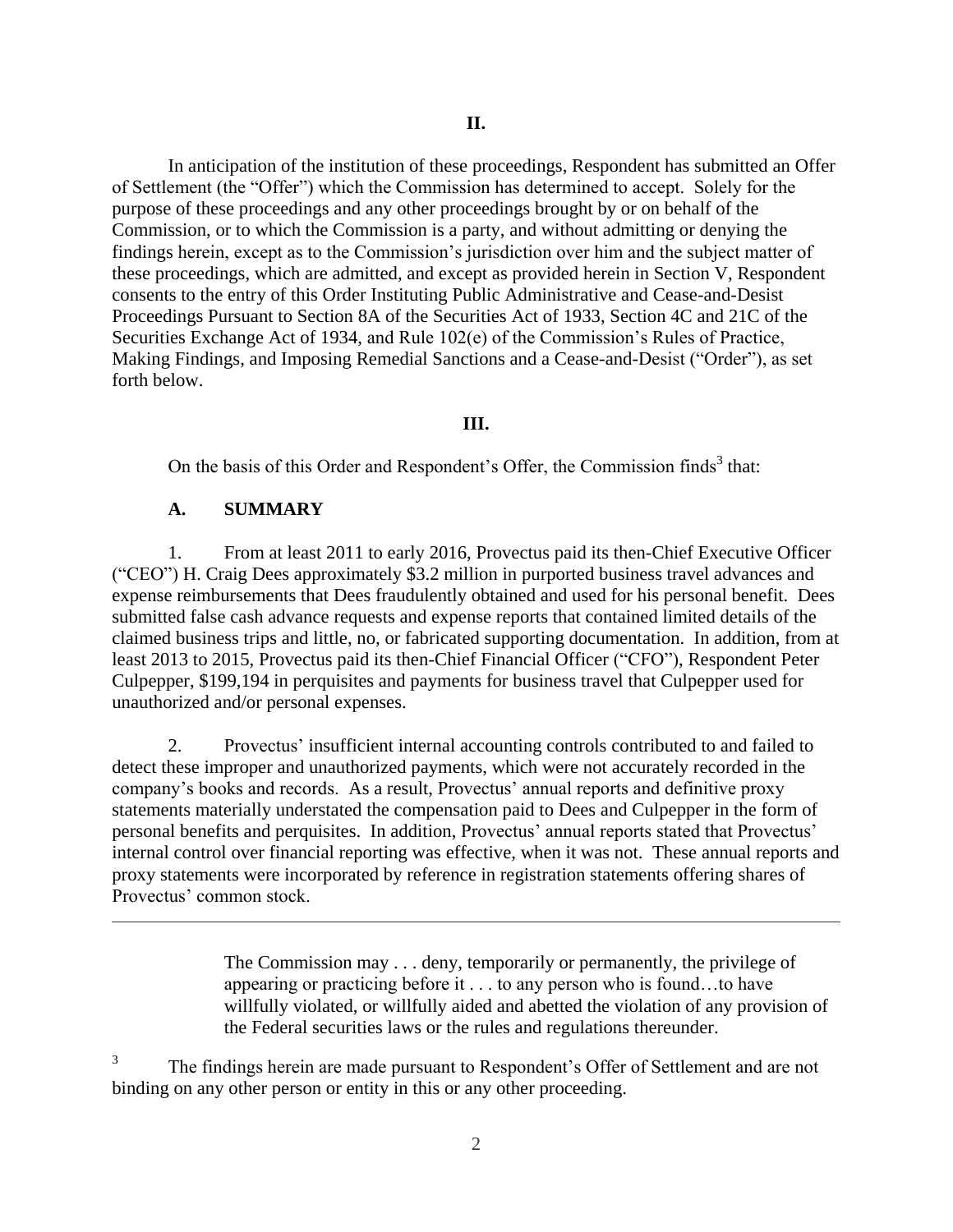3. As CFO, Culpepper had responsibility for Provectus' internal accounting controls. Culpepper failed to implement sufficient controls for travel advances and expense reimbursements, and failed to ensure compliance with certain of Provectus' expense payment controls. In his role as CFO, Culpepper reviewed, determined the need for, and sought approval of Dees' travel expense requests even though he should have questioned whether Dees was obtaining improper payments from Provectus. Culpepper knew or should have known that Dees' travel expense requests lacked sufficient supporting documentation and explanations of business purpose. Culpepper also failed to maintain and submit accurate and complete records of certain of his own travel expenses. Culpepper's improper conduct was a cause of Provectus' insufficient accounting controls and its failure to record and disclose properly the payments made to Dees and Culpepper.

# **B. RESPONDENT AND RELEVANT INDIVIDUALS**

4. Respondent Peter R. Culpepper was Provectus' Chief Financial Officer from February 2004 to April 2016, Chief Operating Officer from February 2008 to December 2016, and interim Chief Executive Officer from February 2016 until his termination in December 2016. Culpepper is licensed as a CPA in Tennessee and Maryland.

5. Provectus Biopharmaceuticals, Inc., incorporated in Delaware, is a development stage biotechnology company based in Knoxville, Tennessee. Provectus' common stock is registered with the Commission pursuant to Section 12(g) of the Exchange Act. Provectus' common stock and certain of its warrants traded on the NYSE MKT from May 2014 to October 2016, when they were suspended from trading. They were ultimately delisted by the NYSE MKT effective May 1, 2017. Provectus' common stock currently trades on the OTCOB Marketplace under the ticker symbol "PVCT." From 2011 to 2016, Provectus' only employees were its three founding executives and Culpepper.

6. H. Craig Dees was a co-founder of Provectus and served as its Chief Executive Officer and Chairman of the Board from 2002 until his resignation in February 2016.

# **C. FACTS**

# **1. Background and Provectus' Deficient Internal Accounting Controls**

7. During at least 2011 to early 2016, Provectus' Code of Business Conduct prohibited personal use of corporate assets and required all business expense accounts to be documented and recorded accurately and in a timely way. However, Provectus had limited policies or internal accounting controls regarding travel and entertainment expenses and reimbursements. Culpepper failed to ensure that Provectus devised and maintained sufficient internal accounting controls related to advances and reimbursements.

8. Provectus had insufficient internal accounting controls regarding cash advances for travel expenses. For example, there was no requirement to substantiate the business purpose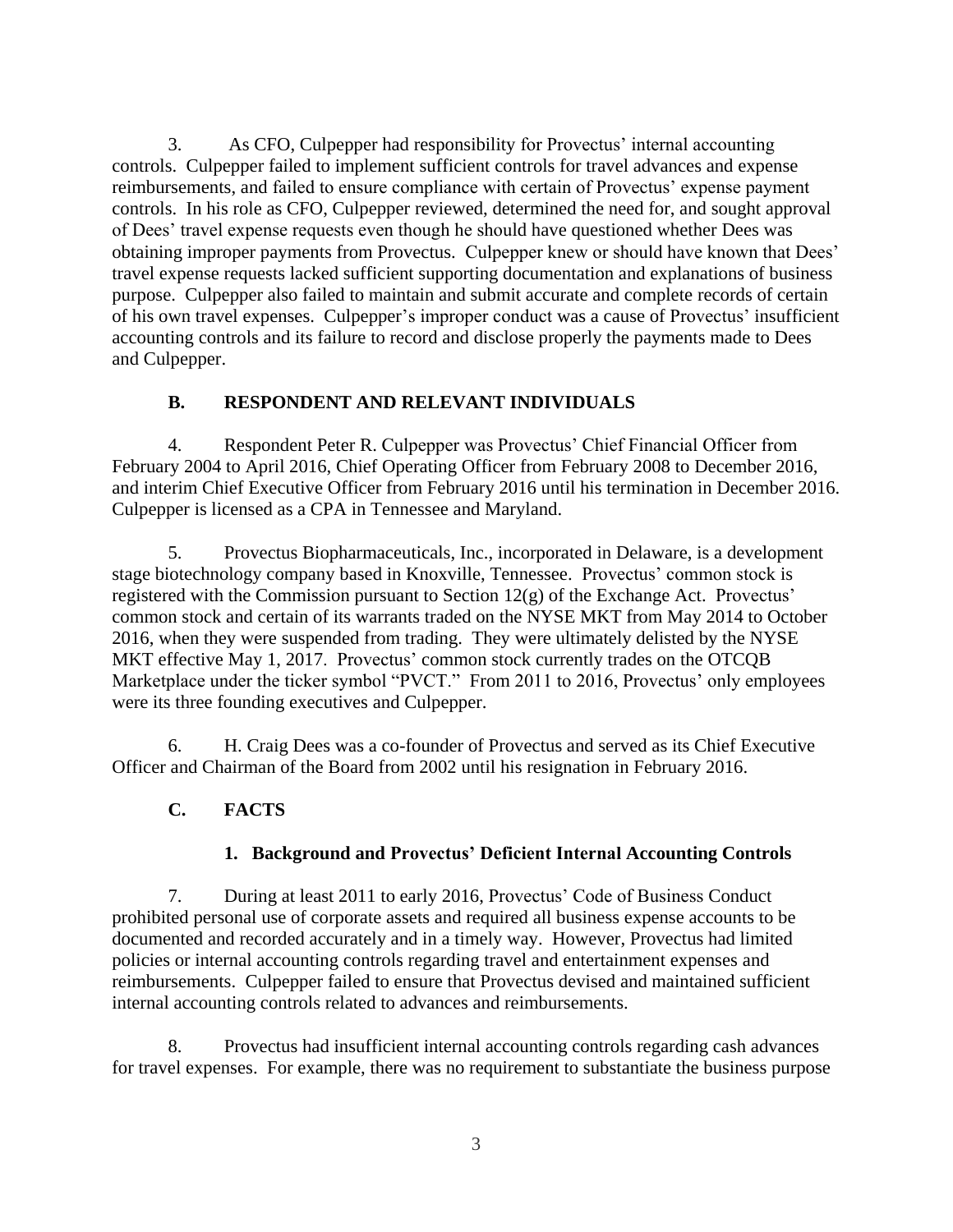of an advance, to submit receipts showing the use of advanced funds, or to reconcile expenses with advances. There was also no limit on the amount of funds that could be advanced.

9. Provectus' executives used their own credit cards or cash for company expenses and Provectus' general corporate expense reimbursement policy required employees to submit expense reports containing an itemized list of expenses together with support for each item. As noted below, Provectus failed to adhere to this policy when it reimbursed Dees and Culpepper without requiring support or itemization for claimed expenses. In addition, the policy was insufficient as applied to travel expenses. For example, the policy did not define "support" or require the submission of third-party receipts. The policy also did not require employees to demonstrate the business purpose of an expense or to submit expense reports or support within a designated amount of time.

10. Provectus also had insufficient controls, or controls that were not followed, for review and authorization of disbursements to employees made by check or wire, which included travel advances and expense reimbursements, as noted below.

11. As CFO, Culpepper had responsibility for devising and maintaining Provectus' internal accounting controls. Culpepper assisted with the design and approved Provectus' corporate expense reimbursement policy. That payment policy required all company expenses, including employee expense reports, to be processed through the CFO and to be approved by two executives other than the CFO. The policy also required the CFO to submit employee expense reports to the company's provider of bookkeeping services to be reviewed for accuracy, completeness, and supporting documentation.

12. In 2016 and 2017, after Provectus conducted an internal investigation of certain of Dees' and Culpepper's travel expenses, Provectus disclosed in its periodic reports that it had material weaknesses in its internal control over financial reporting related to travel advances and expense reimbursements and that its internal control over financial reporting was not effective.

# **2. Provectus' Payments to Dees**

13. From 2011 until he resigned in February 2016, Provectus paid Dees approximately \$3.2 million for purported business-related travel advances and expense reimbursements. Dees fraudulently obtained the funds and used the majority to pay for unauthorized personal expenses, including personal travel, cosmetic surgery procedures for women, meals, tips and gratuities, and entertainment. Culpepper reviewed each of Dees' requests for travel advances or reimbursement, determined the need for them to be paid, and requested that two other executives approve them. At times, Culpepper himself acted as one of the two approving executives for Dees' payments, if another approving executive was unavailable.

14. The majority of the \$3.2 million was paid in the form of cash advances. Provectus permitted Dees to obtain travel advances based on requests he made in emails to Culpepper that contained vague reasons for his travel and lacked details justifying the advance amounts. Culpepper sought approval of Dees' advances despite these deficiencies.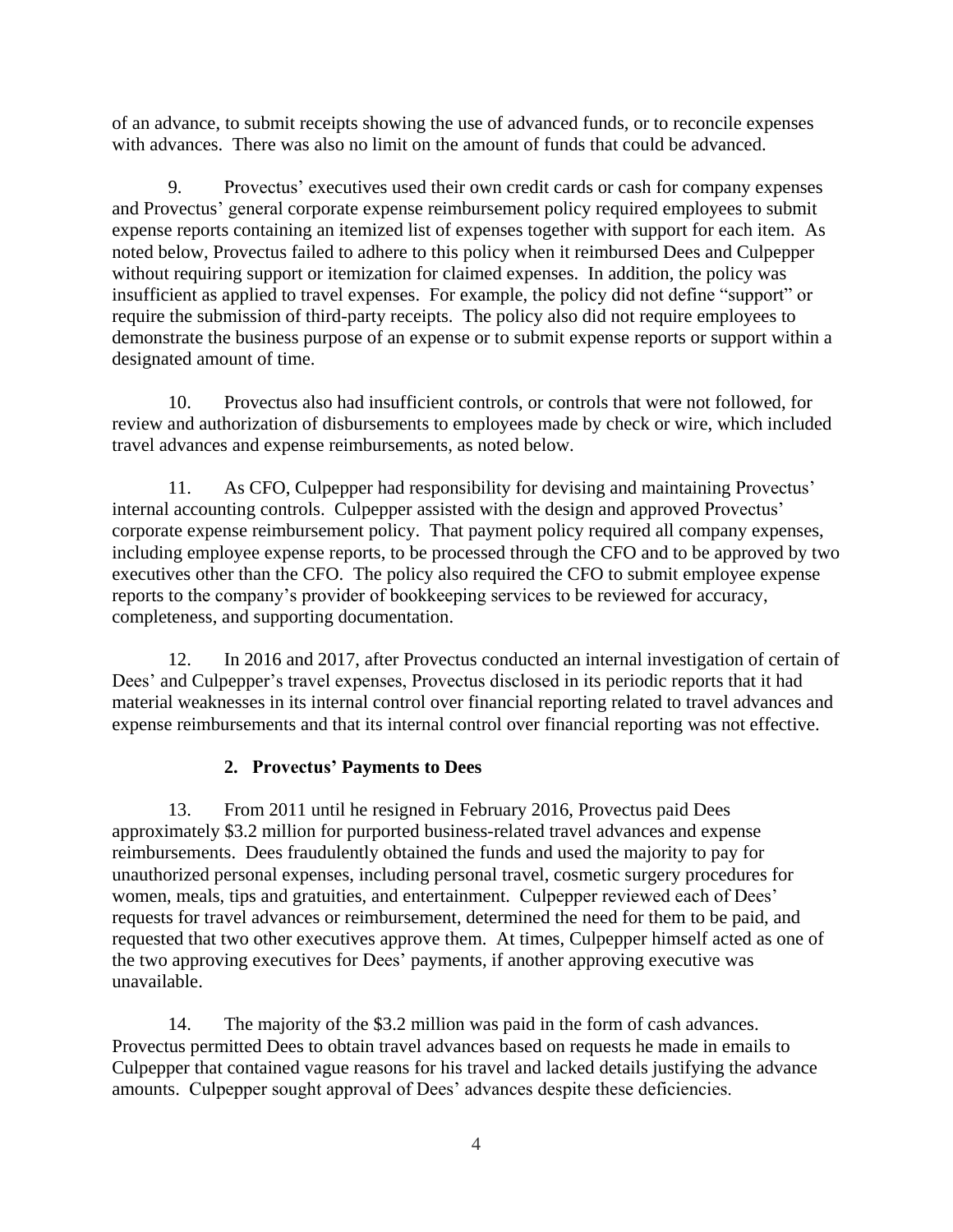15. In addition, Provectus permitted Dees to obtain travel advances even though he submitted limited, fabricated, or no expense documentation reconciling his advances to his actual expenses. For his 2011 and 2012 travel advances, Dees submitted expense reports for the majority of the advances he received. These reports, which were submitted to Culpepper, often lacked documentation and were deficient in numerous respects. For example, Dees failed to apply approximately half of the advances he received to the expenses he ultimately reported. Instead, he sought reimbursement of the full amount of those expenses without regard to the advances he had previously received. The expense reports frequently contained no or limited itemization of expenses and often failed to include third-party receipts. When Dees included receipts, they were often not authentic, either because the receipt was entirely fabricated or altered in some way, such as with Dees' handwritten notations adding large dollar charges. The questionable nature of the receipts was frequently apparent on their face. Finally, certain of Dees' 2011 and 2012 expense reports sought reimbursement of travel charges for Dees' personal travel companions but did not identify those charges as personal. Despite the insufficient detail and questionable support of Dees' expense reports, Culpepper approved or requested approval of Dees' reimbursements.

16. For his 2013, 2014, and 2015 travel advances, Dees submitted no expense reports at all. Culpepper knew or should have known that Dees was not submitting expense reports with receipts to reconcile his travel advances. On at least one occasion during this period, Culpepper informed Dees that he needed to resume submitting receipts as Dees had done in the past, but Dees continued not to submit receipts or other documentation of his travel expenses. During this period, the dollar amount of Dees' travel advances grew substantially. In addition, Provectus had stopped paying cash bonuses to Dees and the other executives after April 2012, and only paid cash bonuses again for 2015, but in much smaller amounts compared to prior bonuses.

17. In early 2016, after concerns were raised within Provectus about the lack of support for Dees' travel advances, Dees submitted receipts for some of his 2015 travel advances. Most of those receipts were not authentic and concealed Dees' use of the funds for personal expenses. Dees failed to substantiate other expenses at all. Despite the inadequate support and dubious nature of receipts Dees submitted, Culpepper continued to request approval of Dees' travel advances and reimbursements.

18. Dees' travel advance requests and expense reports were processed through Culpepper and paid by wire transfer. Under Provectus' general policy for payments by wire, only the CFO "determined the need" for the wire and submitted a wire transfer form to two other executives for approval. Provectus' payment policy did not require the approving executives to review the underlying support justifying the wire. In addition, at least for 2011 and 2012, it appears that Culpepper did not submit Dees' reimbursement expense reports to the company's provider of bookkeeping services to be reviewed for accuracy, completeness, and support, as required by Provectus' general expense reimbursement policy.

19. In total, Dees received at least the following amounts of travel advances and reimbursements that he used for his personal benefit: \$238,423 in 2011; \$486,974 in 2012; \$734,452 in 2013; \$819,000 in 2014; \$885,808 in 2015; and \$67,261 in 2016. In part as a result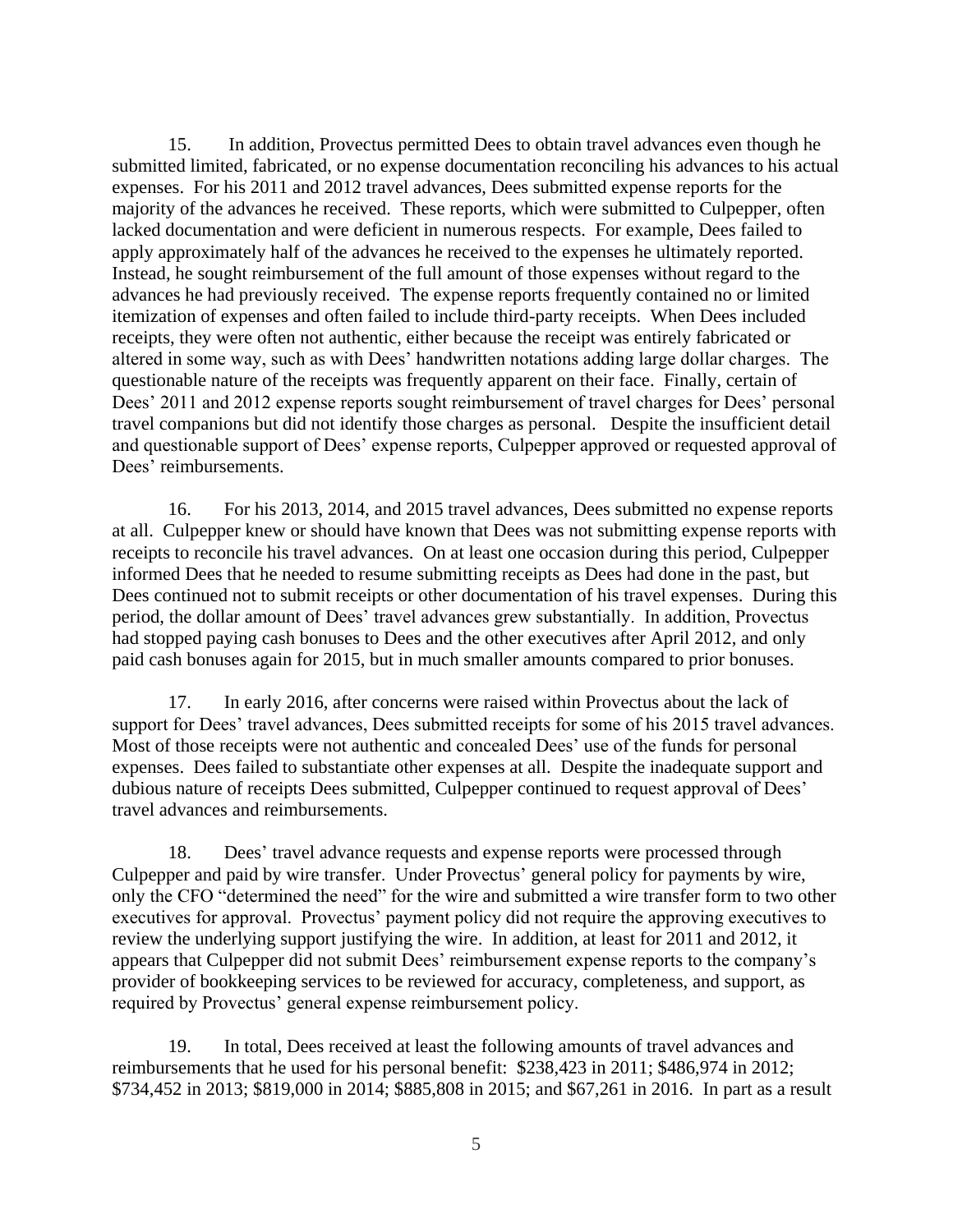of Culpepper's conduct, Provectus failed to record the true nature of these expenses in its books and records.

# **3. Provectus' Payments to Culpepper**

20. From 2013 through 2015, Provectus paid Culpepper \$199,194 in personal benefits and perquisites through travel advances and reimbursements. Due in part to the company's deficient internal accounting controls, Provectus did not authorize these personal benefits or perquisites.

21. From 2013 through 2015, Provectus paid Culpepper foreign currency cash advances for approximately 130 days of overseas business travel. Culpepper used \$103,649 of those cash advances without providing a substantiated business purpose. Culpepper sought reimbursement for the advances in expense reports that included documentation showing the exchange of dollars for foreign currency. However, the expense reports did not include any documentation showing Culpepper's use of the travel advances, such as third-party receipts, which Culpepper did not maintain and Provectus did not require Culpepper to provide.

22. Provectus paid Culpepper \$82,443 in airfare charges in 2014 and 2015 for trips that were ultimately canceled. Culpepper failed to repay those amounts in the years he received them. Provectus' insufficient controls failed to detect that Culpepper did not repay these funds in the years he received them. Instead, he used the funds for his personal benefit.<sup>4</sup>

23. In addition, Provectus paid Culpepper at least \$13,103 in perquisites through travel expense reimbursements in 2013 through 2015. These perquisites included hotel stays, spa services, and products for Culpepper and his wife, and meals for his family. Culpepper provided certain documentation for these expenses in his expense reports. But Provectus did not require, and Culpepper generally did not submit, third-party receipts or other detailed documentation detailing the nature of the claimed expenses. Nor did Provectus require Culpepper to identify the business nature of the expenses on the supporting documentation he did submit. As a result, the personal nature of these charges was not identified in the expenses Culpepper submitted for reimbursement.

24. Culpepper's travel advance requests and expense reports were submitted to the company's provider of bookkeeping services for review and paid by check. Provectus' policy for payments by check required that the two executives who approve the checks review the payments for "proper back up" and sign the checks. In practice, however, the two approving executives authorized the payments based only on a list of checks to be paid, with the amounts and payee included, which was provided to them by Culpepper. Culpepper generally did not

 $\frac{1}{4}$ In 2016 and 2017, after concerns were raised within Provectus related to Culpepper's and Dees' travel expenses, Culpepper reduced certain of his 2016 travel expenses by \$59,079, claiming that he credited that amount from airfare reimbursements he had received in 2015 for canceled trips.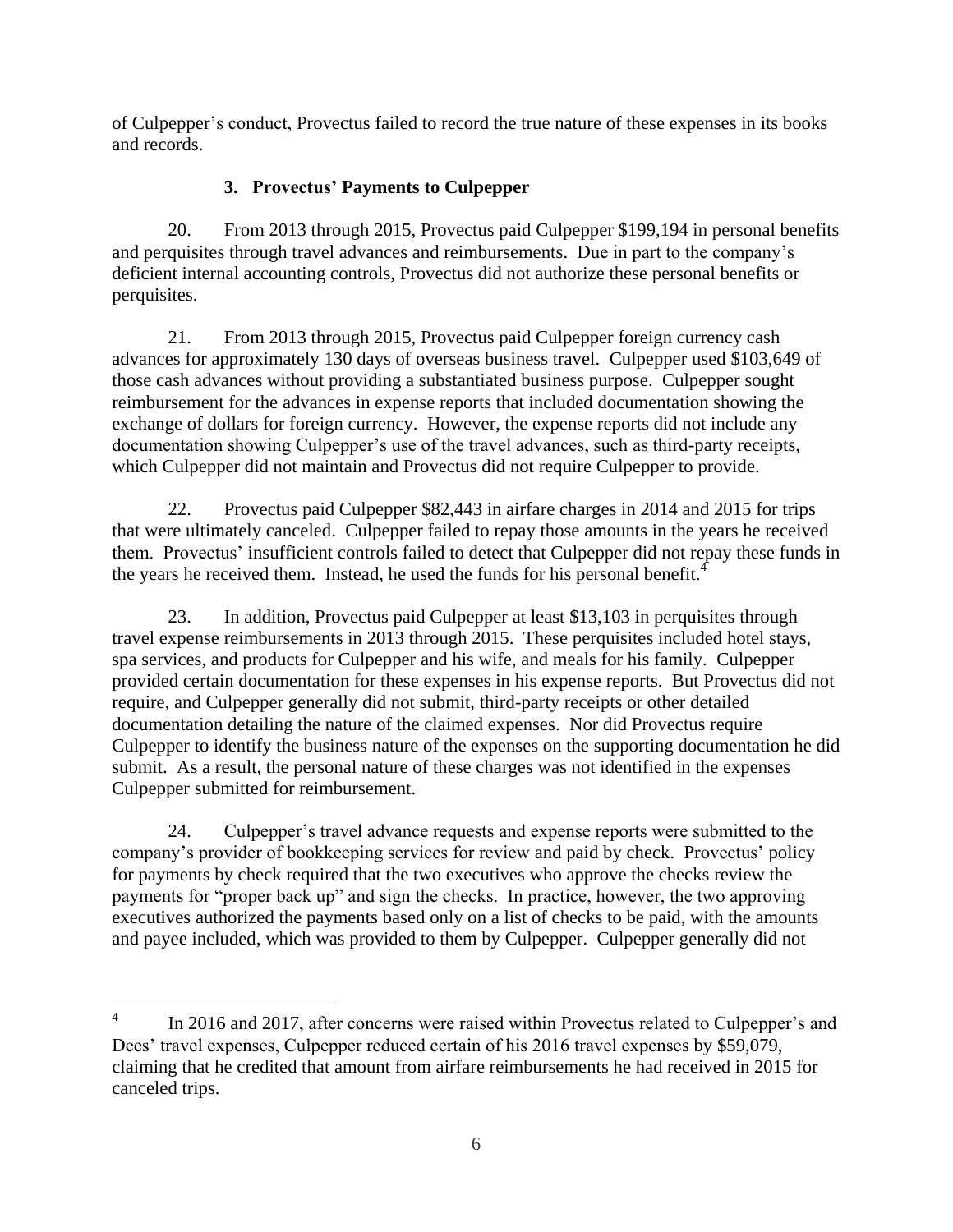provide to the executives, and they did not review, supporting documents for the payments, such as expense reports or third-party receipts.

25. In total, Culpepper received the following approximate annual amounts in personal benefits and perquisites: \$13,726 in 2013; \$81,596 in 2014; \$103,872 in 2015. As a result of Culpepper's conduct, Provectus failed to record the true nature of these expenses in its books and records.

# **4. Provectus' Failure to Disclose Compensation Paid to Dees and Culpepper**

26. In its annual reports and definitive proxy statements filed from 2012 to 2015, Provectus failed to disclose as compensation the personal benefits and perquisites Dees received in 2011, 2012, 2013, and  $2014$ <sup>5</sup> Those benefits were material components of Dees' compensation: Provectus disclosed no personal benefits or perquisites for Dees in these years, and the amounts exceeded his annual salary by 48% to 164% and his total compensation in 2013 and 2014.

27. The annual reports and definitive proxy statements Provectus filed from 2014 to 2016 failed to disclose as compensation the personal benefits and perquisites Culpepper received. Those benefits were material components of Culpepper's compensation: Provectus disclosed no personal benefits or perquisites for Culpepper in these years, and underreported Culpepper's non-performance-based compensation by between 2% and 17%, and his total compensation by between 2% and 11%.

28. Provectus incorporated by reference the foregoing annual reports and definitive proxy statements in registration statements filed during 2011 to 2015 that registered offerings of shares of its common stock.

29. Culpepper was responsible for the preparation of Provectus' annual reports, proxy statements, and registration statements. He reviewed, approved, and signed them. Culpepper represented in the annual reports that Provectus' internal control over financial reporting was effective. As a result of Culpepper's conduct in the approval of Dees' travel advances and expenses, Culpepper's failure to implement sufficient internal accounting controls related to travel advances and expense reimbursement, and his inadequate recordkeeping of his own travel advances and expenses, Culpepper made and caused Provectus to make material misstatements and omissions concerning his and Dees' compensation and Provectus' internal control over financial reporting.

 $\frac{1}{5}$ Provectus disclosed the travel expense payments Dees received in 2015 in the annual report and definitive proxy statement it filed in 2016, which disclosed the findings of the company's investigation into Dees' travel expenses.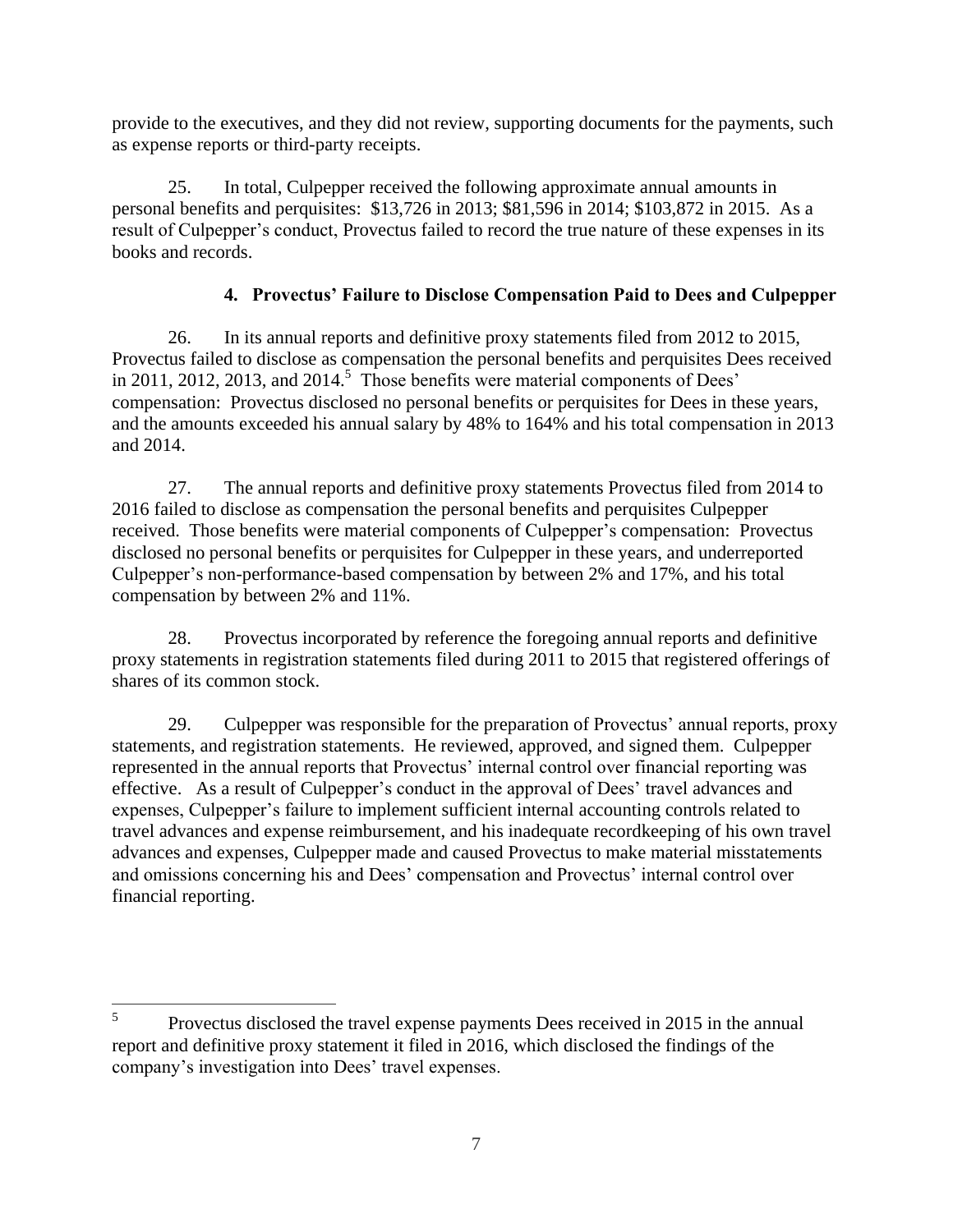# **D. VIOLATIONS**

30. As a result of the conduct described above, Culpepper will fully<sup>6</sup> violated Section 17(a)(3) of the Securities Act, which prohibits any person in the offer or sale of any securities from engaging in any transaction, practice, or course of business which operates or would operate as a fraud or deceit upon the purchaser.

31. As a result of the conduct described above, Culpepper willfully violated and was a cause of Provectus' violations of Section 14(a) of the Exchange Act and Rules 14a-3 and 14a-9 thereunder, which, among other things, prohibits the use of proxy statements containing materially false or misleading statements or materially misleading omissions; and prohibits any person from soliciting any proxy with respect to any security registered pursuant to Section 12 of the Exchange Act unless the person solicited is furnished with a definitive proxy statement containing the information specified in Schedule 14A.

32. As a result of the conduct described above, Culpepper was a cause of Provectus' violations of Section 13(a) of the Exchange Act and Rules 13a-1 and 12b-20 thereunder, which require every issuer of a security registered pursuant to Section 12 of the Exchange Act to file with the Commission annual reports on Form 10-K, and mandate that the reports contain such further material information as may be necessary to make the required statements not misleading.

33. As a result of the conduct described above, Culpepper was a cause of Provectus' violations of Section 13(b)(2)(A) of the Exchange Act, which requires reporting companies to make and keep books, records and accounts which, in reasonable detail, accurately and fairly reflect their transactions and dispositions of their assets.

34. As a result of the conduct described above, Culpepper was a cause of Provectus' violations of Section 13(b)(2)(B) of the Exchange Act, which requires reporting companies to devise and maintain a system of internal accounting controls sufficient to provide reasonable assurances that transactions are executed in accordance with management's general or specific authorization and are recorded as necessary to maintain accountability for assets, and that access to assets is permitted only in accordance with management's general or specific authorization.

35. As a result of the conduct described above, Culpepper willfully violated Rule 13b2-1 under the Exchange Act, which prohibits any person from directly or indirectly falsifying or causing to be falsified, any book, record, or account subject to Section 13(b)(2)(A) of the Exchange Act.

<sup>6</sup> <sup>6</sup> A willful violation of the securities laws means merely "'that the person charged with the duty knows what he is doing.'" *Wonsover v. SEC*, 205 F.3d 408, 414 (D.C. Cir. 2000) (quoting *Hughes v. SEC*, 174 F.2d 969, 977 (D.C. Cir. 1949)). There is no requirement that the actor "'also be aware that he is violating one of the Rules or Acts.'" *Id.* (quoting *Gearhart & Otis, Inc. v. SEC*, 348 F.2d 798, 803 (D.C. Cir. 1965)).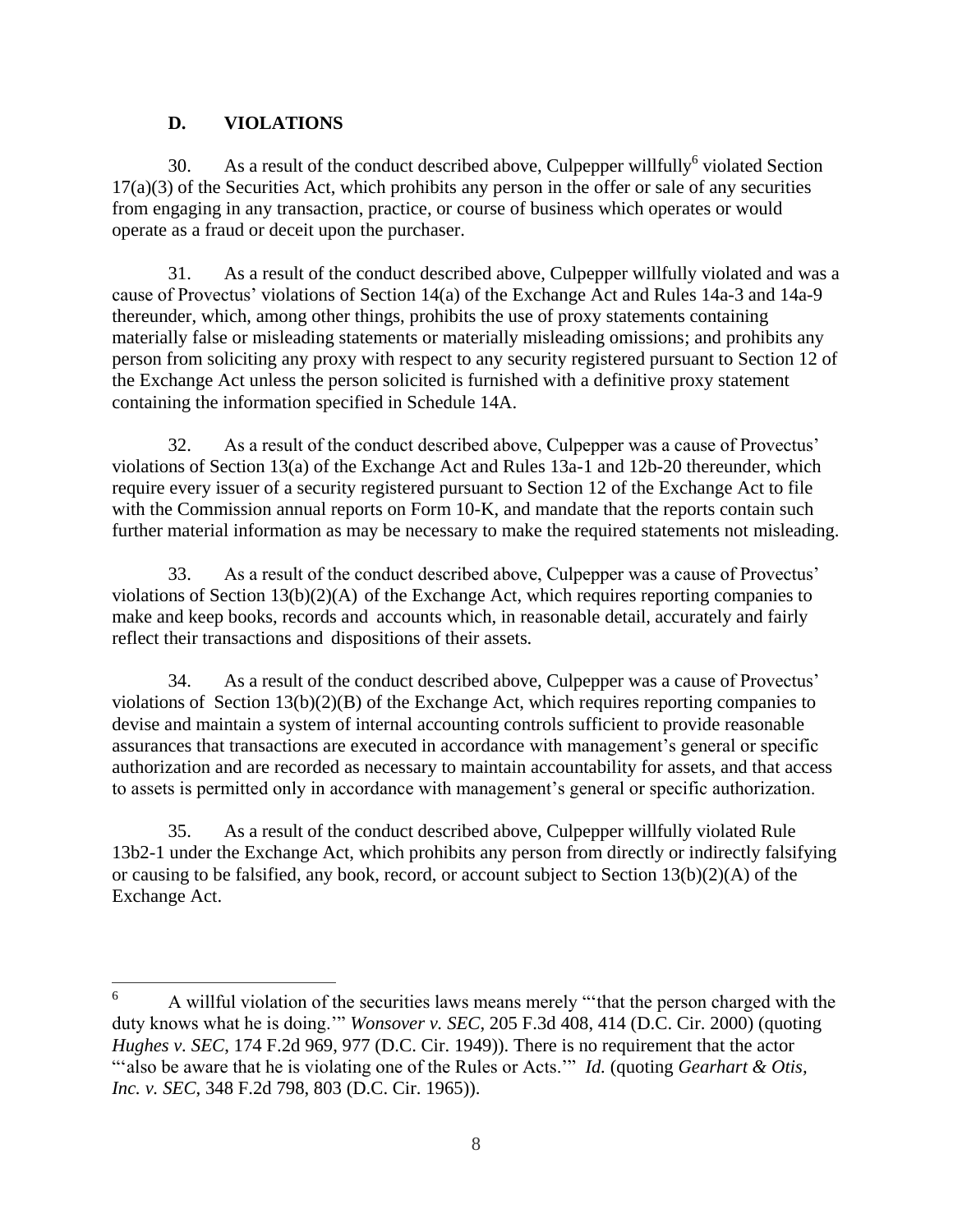#### **E. FINDINGS**

36. Based on the foregoing, the Commission finds that Culpepper (a) willfully violated Section 17(a)(3) of the Securities Act; (b) willfully violated Section 14(a) of the Exchange Act and Rules 13b2-1, 14a-3, and 14a-9 promulgated thereunder; and (c) caused Provectus' violations of Sections 13(a), 13(b)(2)(A), 13(b)(2)(B), and 14(a) of the Exchange Act, and Rules 12b-20, 13a-1, 14a-3, and 14a-9 promulgated thereunder.

## **F. UNDERTAKING**

Respondent undertakes to pay Provectus, within 30 days of the entry of this Order, disgorgement of \$140,115 plus prejudgment interest of \$12,261, for a total payment of \$152,376.

### **IV.**

In view of the foregoing, the Commission deems it appropriate to impose the sanctions agreed to in Respondent Culpepper's Offer.

Accordingly, it is hereby ORDERED that**:**

A. Respondent Culpepper shall cease and desist from committing or causing any violations and any future violations of Section 17(a)(3) of the Securities Act and Sections 13(a), 13(b)(2)(A), 13(b)(2)(B), and 14(a) of the Exchange Act and Rules 12b-20, 13a-1, 13b2-1, 14a-3, and 14a-9 thereunder.

B. Culpepper is denied the privilege of appearing or practicing before the Commission as an accountant.

C. After three (3) years from the date of this order, Respondent may request that the Commission consider his reinstatement by submitting an application (attention: Office of the Chief Accountant) to resume appearing or practicing before the Commission as:

- 1. a preparer or reviewer, or a person responsible for the preparation or review, of any public company's financial statements that are filed with the Commission (other than as a member of an audit committee, as that term is defined in Section 3(a)(58) of the Securities Exchange Act of 1934). Such an application must satisfy the Commission that Culpepper's work in his practice before the Commission as an accountant will be reviewed either by the independent audit committee of the public company for which he works or in some other acceptable manner, as long as he practices before the Commission in this capacity; and/or
- 2. a preparer or reviewer, or a person responsible for the preparation or review, of any public company's financial statements that are filed with the Commission as a member of an audit committee, as that term is defined in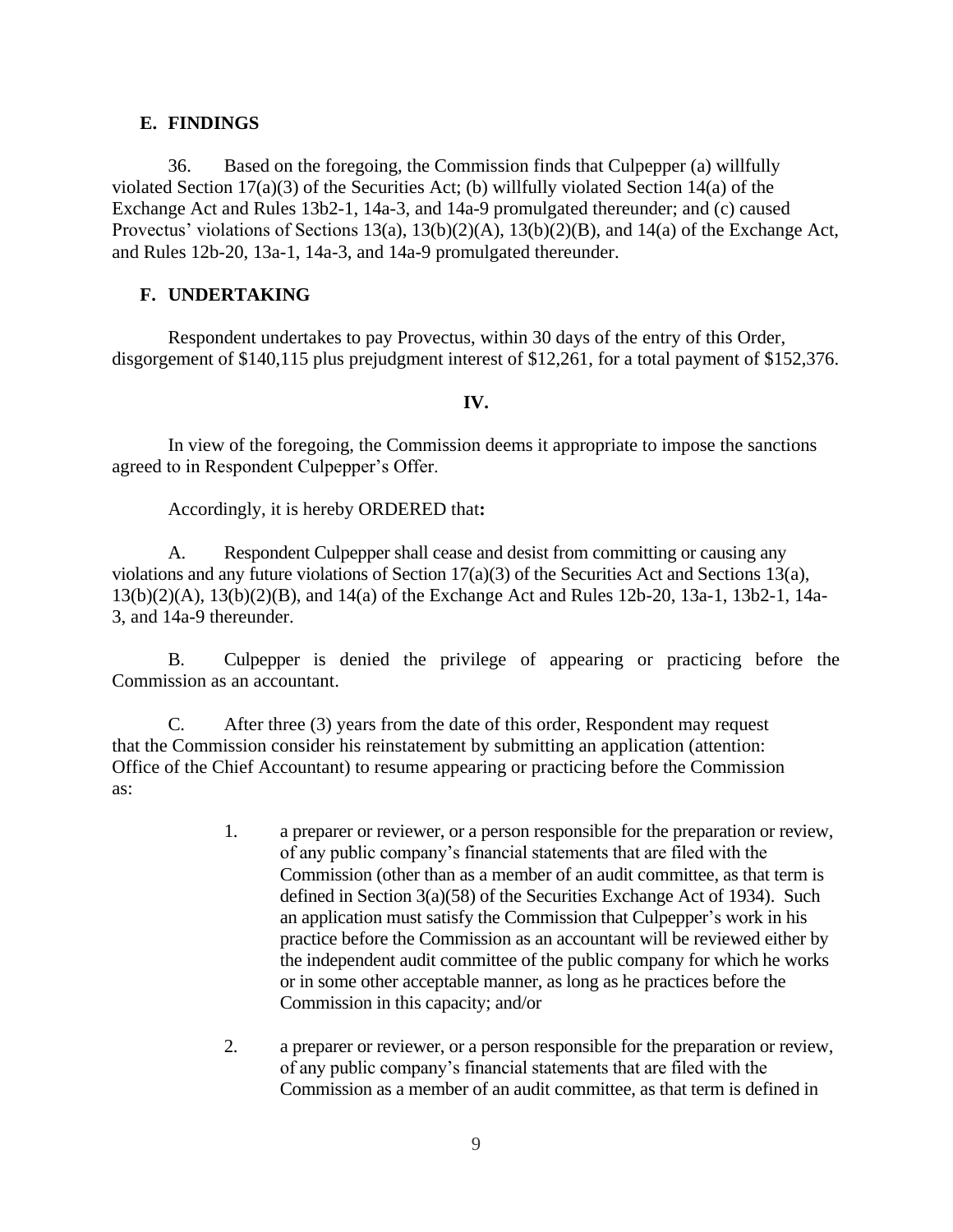Section 3(a)(58) of the Securities Exchange Act of 1934. Such an application will be considered on a facts and circumstances basis with respect to such membership, and the applicant's burden of demonstrating good cause for reinstatement will be particularly high given the role of the audit committee in financial and accounting matters; and/or

- 3. an independent accountant. Such an application must satisfy the Commission that:
	- (a) Respondent, or the public accounting firm with which he is associated, is registered with the Public Company Accounting Oversight Board ("Board") in accordance with the Sarbanes-Oxley Act of 2002, and such registration continues to be effective;
	- (b) Respondent, or the registered public accounting firm with which he is associated, has been inspected by the Board and that inspection did not identify any criticisms of or potential defects in the respondent's or the firm's quality control system that would indicate that Respondent will not receive appropriate supervision;
	- (c) Respondent has resolved all disciplinary issues with the Board, and has complied with all terms and conditions of any sanctions imposed by the Board (other than reinstatement by the Commission); and
	- (d) Respondent acknowledges his responsibility, as long as he appears or practices before the Commission as an independent accountant, to comply with all requirements of the Commission and the Board, including, but not limited to, all requirements relating to registration, inspections, concurring partner reviews and quality control standards.

D. The Commission will consider an application by Respondent to resume appearing or practicing before the Commission provided that his state CPA license is current and he has resolved all other disciplinary issues with the applicable state boards of accountancy. However, if state licensure is dependent on reinstatement by the Commission, the Commission will consider an application on its other merits. The Commission's review may include consideration of, in addition to the matters referenced above, any other matters relating to Respondent's character, integrity professional conduct, or qualifications to appear or practice before the Commission as an accountant. Whether an application demonstrates good cause will be considered on a facts and circumstances basis with due regard for protecting the integrity of the Commission's processes.

E. Respondent shall, within 30 days of the entry of this Order, pay disgorgement of \$140,115, prejudgment interest of \$12,261, for a total payment of \$152,376, which payment shall be deemed satisfied by Respondent's payment of that amount to Provectus, as set forth in Respondent's undertaking above. If Respondent fails to make such payment to Provectus, then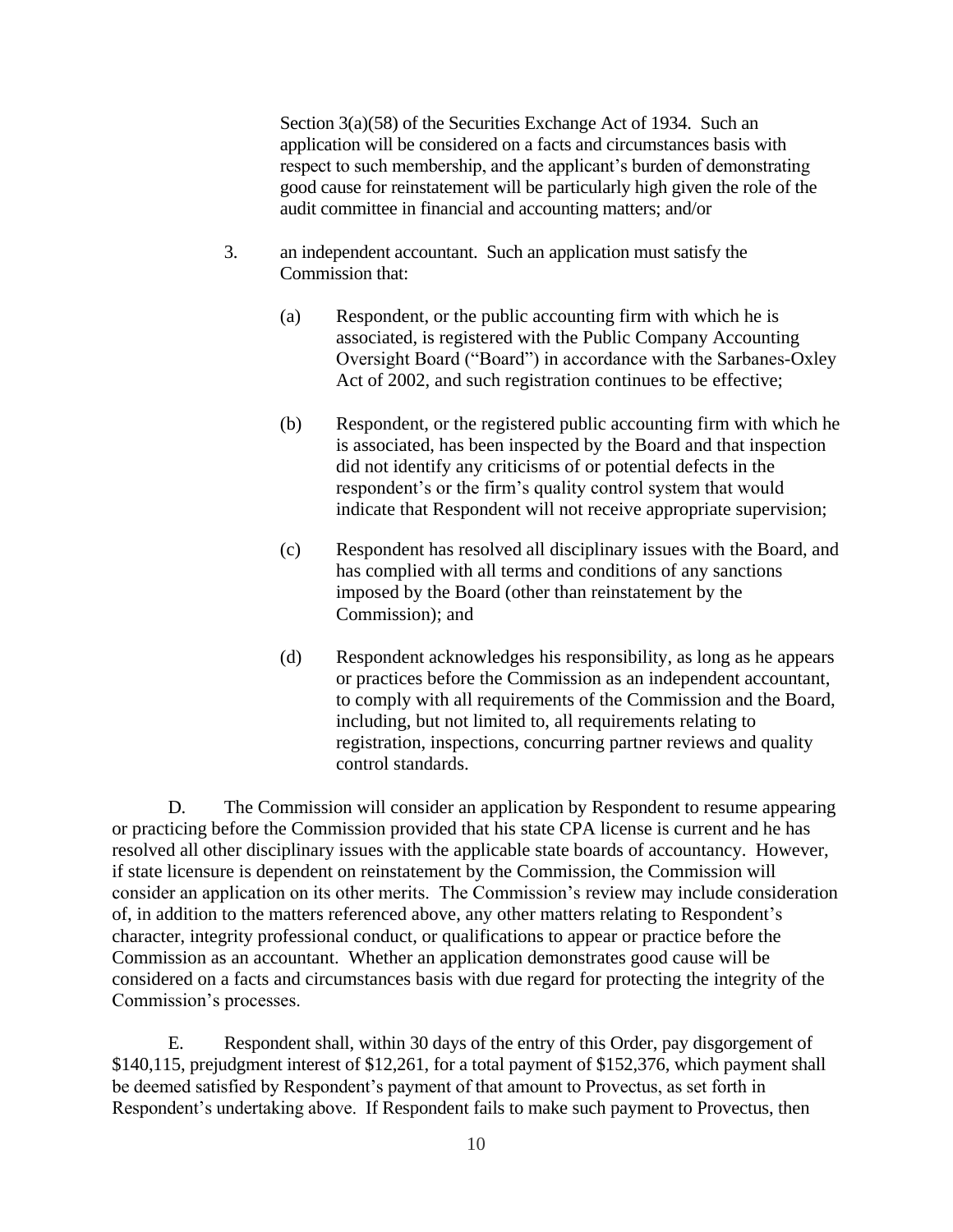Respondent will immediately pay \$152,376 to the Securities and Exchange Commission for transfer to the general fund of the United States Treasury, subject to Exchange Act Section  $21F(g)(3)$ . If timely payment of the disgorgement and prejudgment interest is not made to the Commission, additional interest shall accrue thereon pursuant to SEC Rule of Practice 600. Payment to the Commission must be made in the same manner as set forth. In addition, within 30 days of the entry of this Order, Respondent shall pay a civil money penalty in the amount of \$90,535 to the Securities and Exchange Commission for transfer to the general fund of the United States Treasury, subject to Exchange Act Section 21 $F(g)(3)$ . If timely payment of the civil money penalty is not made, additional interest shall accrue thereon pursuant to 31 U.S.C. §3717.

Payment must be made in one of the following ways:

- (1) Respondent may transmit payment electronically to the Commission, which will provide detailed ACH transfer/Fedwire instructions upon request;
- (2) Respondent may make direct payment from a bank account via Pay.gov through the SEC website at [http://www.sec.gov/about/offices/ofm.htm;](http://www.sec.gov/about/offices/ofm.htm) or
- (3) Respondent may pay by certified check, bank cashier's check, or United States postal money order, made payable to the Securities and Exchange Commission and hand-delivered or mailed to:

Enterprise Services Center Accounts Receivable Branch HQ Bldg., Room 181, AMZ-341 6500 South MacArthur Boulevard Oklahoma City, OK 73169

Payments by check or money order must be accompanied by a cover letter identifying Peter R. Culpepper as the Respondent in these proceedings, and the file number of these proceedings; a copy of the cover letter and check or money order must be sent to Melissa Hodgman, Division of Enforcement, Securities and Exchange Commission, 100 F St., NE, Washington, DC 20549-5521.

F. Amounts ordered to be paid as civil money penalties pursuant to this Order shall be treated as penalties paid to the government for all purposes, including all tax purposes. To preserve the deterrent effect of the civil penalty, Respondent agrees that in any Related Investor Action, he shall not argue that he is entitled to, nor shall he benefit by, offset or reduction of any award of compensatory damages by the amount of any part of Respondent's payment of a civil penalty in this action ("Penalty Offset"). If the court in any Related Investor Action grants such a Penalty Offset, Respondent agrees that he shall, within 30 days after entry of a final order granting the Penalty Offset, notify the Commission's counsel in this action and pay the amount of the Penalty Offset to the Securities and Exchange Commission. Such a payment shall not be deemed an additional civil penalty and shall not be deemed to change the amount of the civil penalty imposed in this proceeding. For purposes of this paragraph, a "Related Investor Action" means a private damages action brought against Respondent by or on behalf of one or more investors based